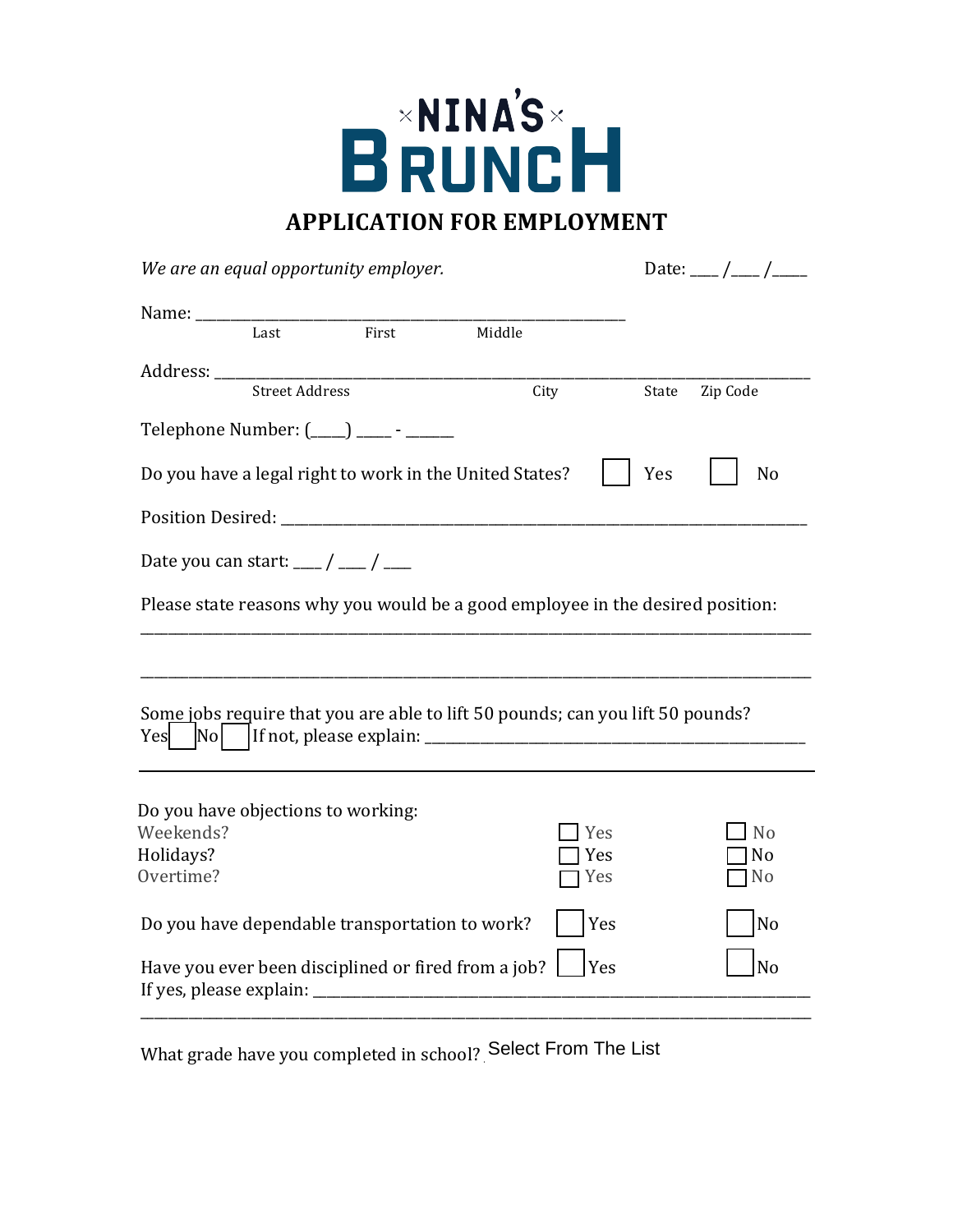## **CURRENT AND FORMER EMPLOYEES**

(List most recent employer first.)

| 1. | Name of Company                                              | Position                                                                  |  |  |  |  |
|----|--------------------------------------------------------------|---------------------------------------------------------------------------|--|--|--|--|
|    | <b>Address of Company</b>                                    | Zip Code<br>City, State                                                   |  |  |  |  |
|    | Phone Number of Company                                      | to<br>Dates of Employment                                                 |  |  |  |  |
|    | If no longer employed here, what is your reason for leaving? |                                                                           |  |  |  |  |
|    |                                                              | Wage: $\frac{1}{2}$ May we check with this employer? Yes $\Box$ No $\Box$ |  |  |  |  |
|    |                                                              |                                                                           |  |  |  |  |
| 2. | Name of Company                                              | Position                                                                  |  |  |  |  |
|    | <b>Address of Company</b>                                    | Zip Code<br>City, State                                                   |  |  |  |  |
|    | Phone Number of Company                                      | to<br>Dates of Employment                                                 |  |  |  |  |
|    |                                                              | If no longer employed here, what is your reason for leaving?              |  |  |  |  |
|    |                                                              | N <sub>0</sub>                                                            |  |  |  |  |
|    |                                                              |                                                                           |  |  |  |  |
| 3. |                                                              |                                                                           |  |  |  |  |
|    | Name of Company                                              | Position                                                                  |  |  |  |  |
| 3. | Address of Company                                           | City, State<br>Zip Code                                                   |  |  |  |  |
|    | Phone Number of Company                                      | Dates of Employment                                                       |  |  |  |  |
|    | If no longer employed here, what is your reason for leaving? |                                                                           |  |  |  |  |
|    |                                                              | Wage: $\frac{1}{2}$ May we check with this employer? Yes $\Box$ No $\Box$ |  |  |  |  |
|    |                                                              |                                                                           |  |  |  |  |
|    |                                                              |                                                                           |  |  |  |  |